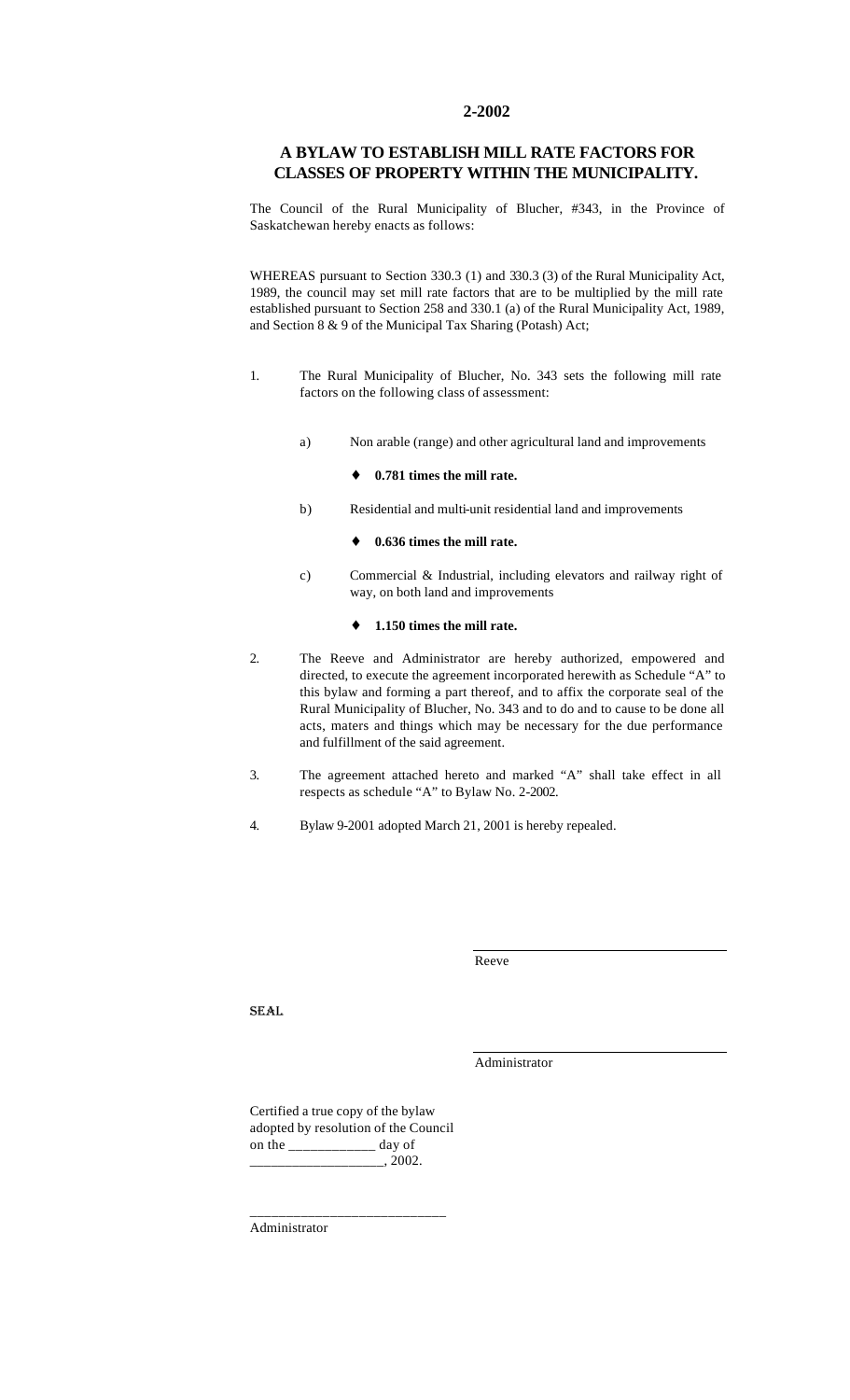# **EXHIBIT "A" TO BYLAW NO. 2-2002 MILL RATE FACTOR AGREEMENT**

# **THIS AGREEMENT MADE IN DUPLICATE THIS \_\_\_\_\_\_\_\_\_\_ DAY OF \_\_\_\_\_\_\_\_\_\_\_\_, 2002 BETWEEN:**

# **THE RURAL MUNICIPALITY OF BLUCHER, NO. 343** hereinafter called the "municipality"

## **- and -**

# **SASKATOON EAST SCHOOL DIVISION NO. 41** hereinafter called the "school division"

WHEREAS, pursuant to Section 330.3 (1) and 330.3 (3) of the Rural Municipality Act, 1989, the Municipality has passed a bylaw to set mill rate factors that are to be multiplied by the rate established pursuant to Section 258 and 330.1 (a) of the Rural Municipality Act, 1989 and Section 8 & 9 of the Municipal Tax Sharing (Potash) Act, for the purpose of establishing the levy for a taxable assessment.

AND WHEREAS the school division wishes to enter into an agreement with the municipality to apply the mill rate factors established pursuant to the above sections to the mill rate set by the school division.

NOW THEREFORE, the parities hereto agree as follows:

- 1. There shall be mill rate factors applied to the following classes of assessment established by regulations made pursuant to section 330.3 (3) of the Act:
	- a) Non arable (range) and other agricultural land and improvements
		- ♦ **0.781 times the mill rate.**
	- b) Residential and multi-unit residential land and improvements

### ♦ **0.636 times the mill rate.**

c) Commercial & Industrial, including elevators and railway right of way, on both land and improvements

# ♦ **1.150 times the mill rate.**

- 2. The municipality shall adjust the various mill rate factors so that the same amount of tax is levied on behalf of the school division after applying the mill rate factors as would have been levied with no mill rate factors;
- 3. This agreement shall continue in force from year to year;